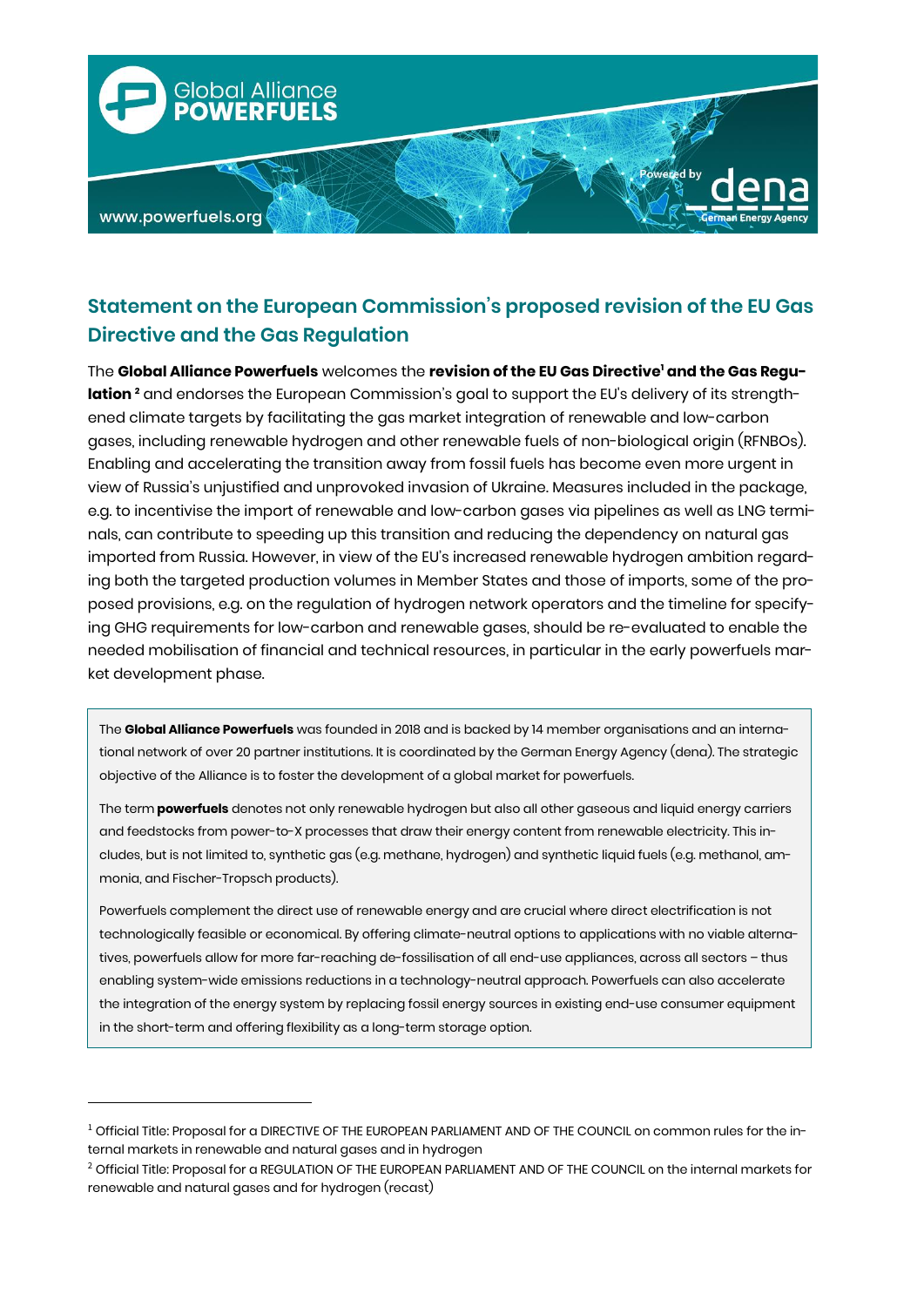

## **Position and recommendations of the Global Alliance Powerfuels**

We share the conviction underlying the revision of the Gas Regulation and the Gas Directive that the introduction of renewable and low-carbon gases into the energy system needs to be accelerated and requires a profound transformation of the European gas market. Facilitating the market access of these gases requires both a clear definition of their specific characteristics and sustainability requirements they have to meet, and targeted incentives for their production, supply, and use.

### *Transmission tariff framework for renewable and low-carbon gases*

We support the Commission's proposed dual approach of de-fossilising the existing gas network alongside the build-up of a dedicated hydrogen network. Regarding the integration of powerfuels as well as other renewable and low-carbon gases into the existing gas network, the proposed transmission tariff framework removes an important present barrier. Specifically, the proposal entails a reduction of injection costs for renewable and low-carbon gases by applying a 75%: discount to capacity-based tariffs at entry points from renewable and low-carbon production facilities as well as entry points from and exit points to storage facilities. The Commission further proposes to de facto abolish cross-border tariffs for renewable and low-carbon gases at all interconnection points, including entry points from and exit points to third countries as well as entry points from LNG terminals.

For the discounts to apply, a Proof of Sustainability (PoS) pursuant to Articles 29 and 30 of Directive 2018/2001 will need to be provided for the injected renewable and low-carbon gases. This requirement, which currently only applies to the discounts at interconnection points, should be expanded to the discounts applied to entry points from renewable and low-carbon production facilities and entry/exit points from/to storage facilities.

While we generally consider tariff discounts to constitute an effective instrument to reduce costs for network users, their long-term implementability can be questioned. Even though revenue losses for TSOs will likely be small in the initial market integration phase, they will grow with increasingly high shares of renewable and low-carbon gases in the network. Anticipating such effects, the Commission proposes to revisit the 75%: discount to capacity-based tariffs five years after entry of force of the Regulation. In the case of the abolished discounts at interconnection points, it provides that if the revenue shortfall emerging from the granting of discounts to renewable and low-carbon gases exceeds 10%, the affected and neighbouring transmission system operators shall negotiate a compensation mechanism (Art. 16 of the proposed Gas Markets Regulation). However, uncertainty with regard to the implementation and design of such cross-border compensation remains. It will need to be ensured that investments in cross-border infrastructure are not hindered or delayed, e.g. through supply-side quotas for renewable gases.

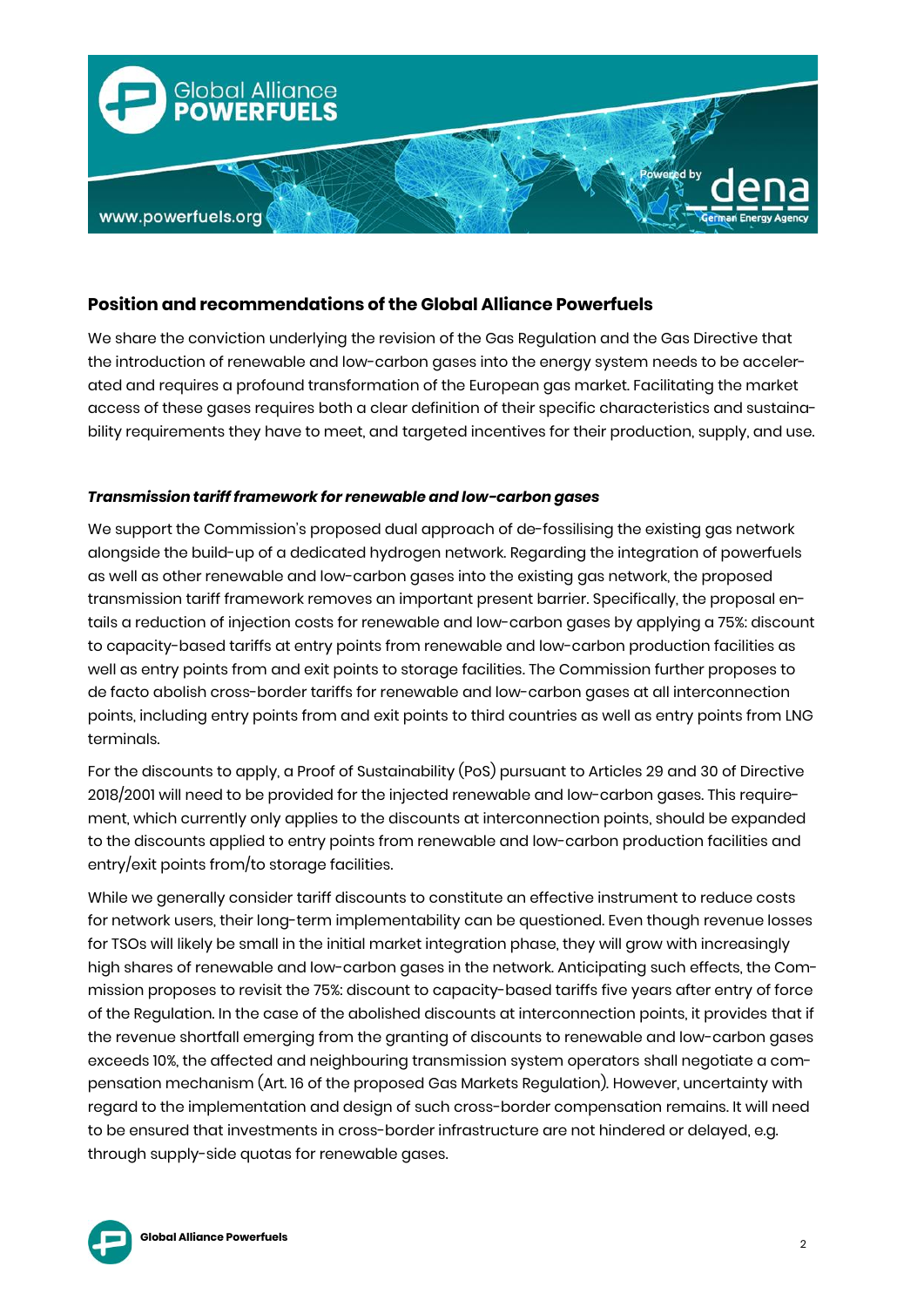

#### *Build-up and regulation of a dedicated hydrogen network*

It is essential to establish rules at EU level for the deployment of hydrogen as an independent energy carrier via dedicated hydrogen networks, as the lack of provisions on aspects such as operation and ownership of the network and quality requirements of hydrogen transported therein currently constitutes a major barrier. We generally endorse that the Commission's proposal recognises the need for flexibility and regulatory adaptability concerning the development of hydrogen transport networks, especially in the early stages of building up the dedicated network.

Regarding the unbundling of hydrogen network operators, the Alliance supports the goals underlying the provisions to create incentives for the necessary investments, guarantee the market access of new entrants, and avoid conflict of interests between producers, suppliers, and transmission system operators (TSO). However, it needs to be ensured that the unbundling rules do not unreasonably impede the build-up of the dedicated hydrogen network. We are therefore in particular critical of the proposed inadmissibility of vertical unbundling according to the independent transmission operator (ITO) model after 2030 (Art. 62 of the proposed Gas Markets Directive). Against the backdrop of the European Commission's finding in its "Report on the ITO Model" 3 that most of the requirements related to the ITO model functioned in practice and were adequate and sufficient to ensure effective separation of the transmission business from generation and supply activities, the ITO model should remain admissible as a third option besides ownership unbundling and unbundling in accordance with the rules on independent system operators (ISO).

Investments in hydrogen and other powerfuels as well as in their respective infrastructures will in a substantial part be driven by companies currently or historically active in the production and supply steps of natural gas seeking to de-fossilise their business. In addition, as it can be expected that the dedicated hydrogen network will to a large share consist of retrofitted / repurposed pipelines that were built for natural gas, horizontal unbundling rules should both be practicable for joint methane and hydrogen network operators and allow market entry of third companies as hydrogen network operators. It is questionable whether legal separation, as provided for in Art. 63 of the proposed Directive, is necessary to achieve this goal, as it could lead to the build-up of ineffective 'double structures'. What is more, a clear allocation of costs to the operation of the existing gas network on the one hand and the hydrogen network on the other hand can be achieved effectively through the accounting unbundling requirements in Art. 64 and 69, and does not require legal unbundling. We therefore suggest to leave out the provisions set in Art. 63 of the proposed Directive.

<sup>3</sup> https://ec.europa.eu/energy/sites/ener/files/documents/2014\_iem\_communication\_annex3.pdf



**.**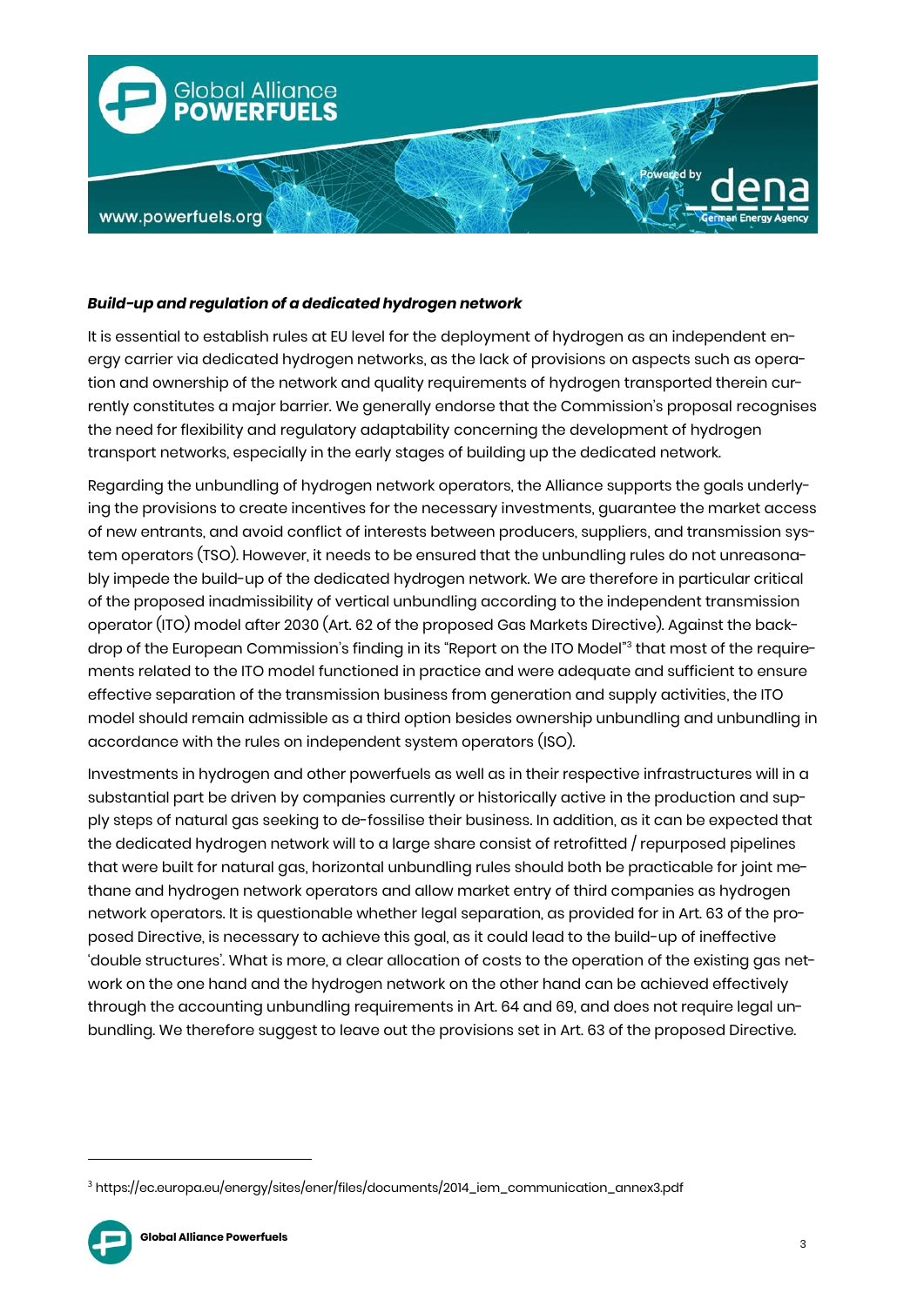

#### *Definition of low-carbon hydrogen and other low-carbon gases*

We welcome that the revised Gas Markets Directive proposes a definition of low-carbon hydrogen and other low-carbon gases (Art. 2) and hereby reduces the uncertainty and ambiguity around these terms. We generally support the proposed requirement for low-carbon energy carriers to achieve GHG emission savings of at least 70% compared to their fossil equivalents, i.e. the same threshold that applies for RFNBOs.

Recent literature findings show that so-called "blue" hydrogen produced from natural gas coupled with carbon capture and storage (CCS) can only achieve total emissions of no more than 2 - 3.5 kg CO2-eq / kg H2, and hence potentially comply with the 70% GHG reduction requirement<sup>4</sup>, when the methane emission rate from the supply of natural gas is below 0.3 per cent (GWP20), and the carbon capture rate is above 90 per cent<sup>5</sup>. When developing the methodology for assessing the total GHG emissions and emission savings from low-carbon gases, it therefore needs to be ensured that these two factors, and in particular the methane emissions from the supply of natural gas, are fully accounted for.

The Commission's proposal provides for the abovementioned methodology to be specified in a Delegated Act by December 31, 2024 (Art. 8 of the Gas Markets Directive). As this creates significant investment uncertainty, including for companies considering both powerfuels and low carbon fuels projects, the Alliance calls for the Delegated Act to be adopted by the end of 2023 at the latest.

The definition of "natural gas" should not include renewable gases such as bio-methane or renewable synthetic methane, as despite their similar chemical composition, they differ significantly in their GHG impact and should therefore also be regulated distinctly. We thus suggest to amend the definition in Art. 2 of the Gas Markets Directive to exclusively cover non-renewable gases that primarily consist of methane. If certain gas market rules are to apply to natural gas as well as renewable gases transported in the gas grid, this should be explicitly stated in the respective provision of the Directive.

<sup>5</sup> See Bauer, C., Treyer, K. und Antonini, C. (2022), On the climate impacts of blue hydrogen production, Sustainable Energy & Fuels, Iss. 1, retrieved from https://doi.org/10.1039/D1SE01508G.



1

<sup>4</sup> Assuming life-cycle emissions of "grey" hydrogen produced from natural gas of 12.5 kg CO2-eq / kg H2 as defined in EU Directive 2015/652